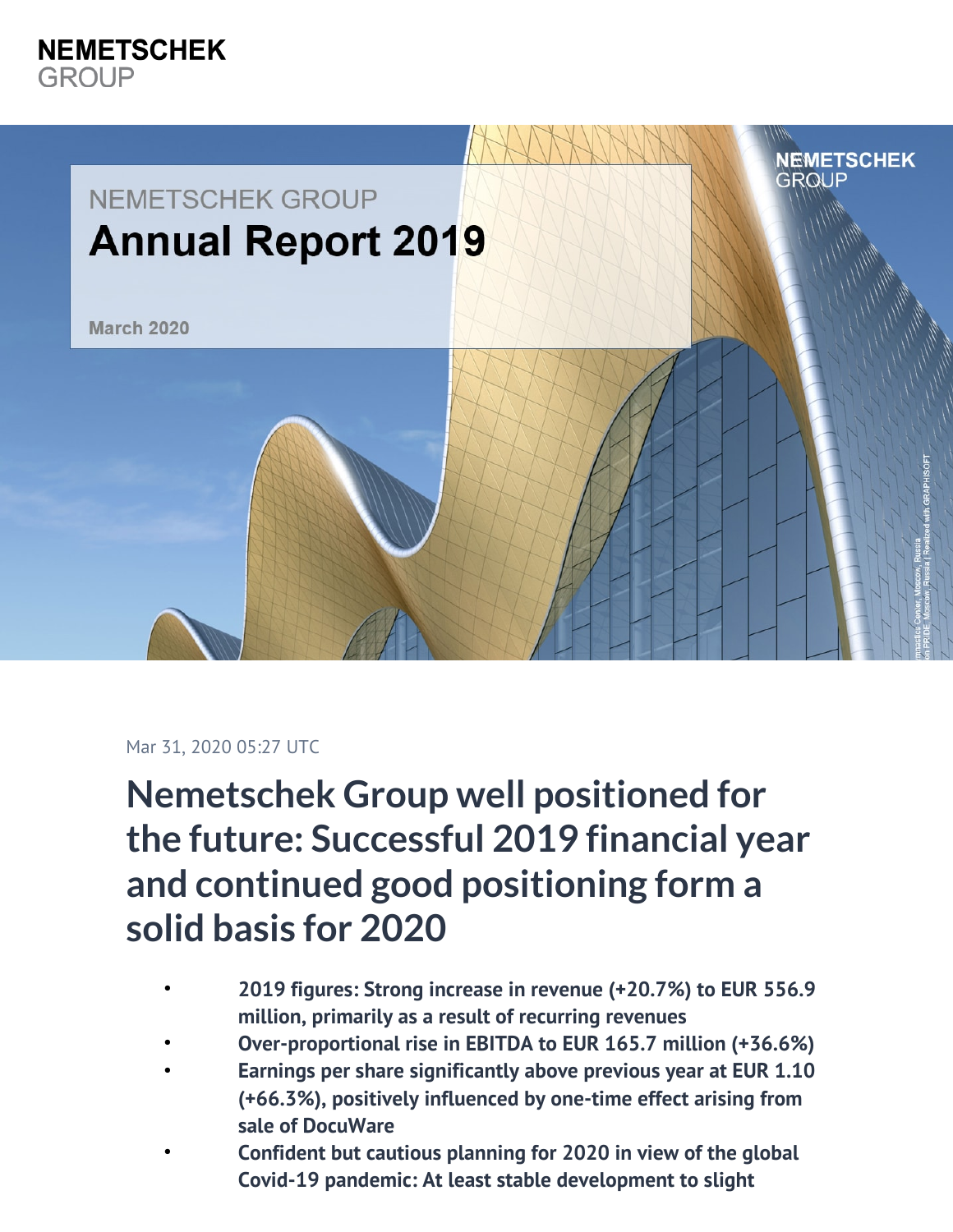**increase in Group revenue targeted with simultaneously high EBITDA margin of more than 26%**

Munich, March 31, 2020 – The Nemetschek Group (ISIN DE 0006452907), one of the leading software providers for the building industry worldwide, looks back on a very successful 2019 financial year. With marked double-digit revenue growth and an over-proportional increase in earnings, the targets set for 2019 were even slightly exceeded in terms of growth and profitability (EBITDA margin). The very good performance of the past years and the continued favorable positioning of the Nemetschek Group in its customer segments form a very solid basis in these current times of uncertainty resulting from the Covid-19 crisis.

## **Major indicators of the Group's success in 2019**

- **Group revenue** rose to EUR 556.9 million, a growth of 20.7% compared to the previous year (currency-adjusted: 18.0%). Thus, Group revenue was slightly higher than the forecast corridor of EUR 540 to 550 million. The rise in revenue is attributable to organic growth of 15.8% (currency-adjusted: 13.1%) as well as to the strong business development of the newly acquired Spacewell brand in the Manage segment.
	- **Recurring revenues** from software service contracts and subscriptions, which rose by 32.6% to EUR 299.5 million, continued to be growth drivers, and thus accounted for about 54% of Group revenue in 2019 (previous year: 49%).
		- Continued advances in **global alignment** are another growth driver. Revenues generated abroad rose by 24.2% to EUR 415.7 million in 2019. Nemetschek is extremely successful in North America, the trendsetting future market for new technologies.

## **About the Nemetschek Group**

The Nemetschek Group is a pioneer for digital transformation in the AEC industry. As the sole corporate group worldwide, Nemetschek covers the